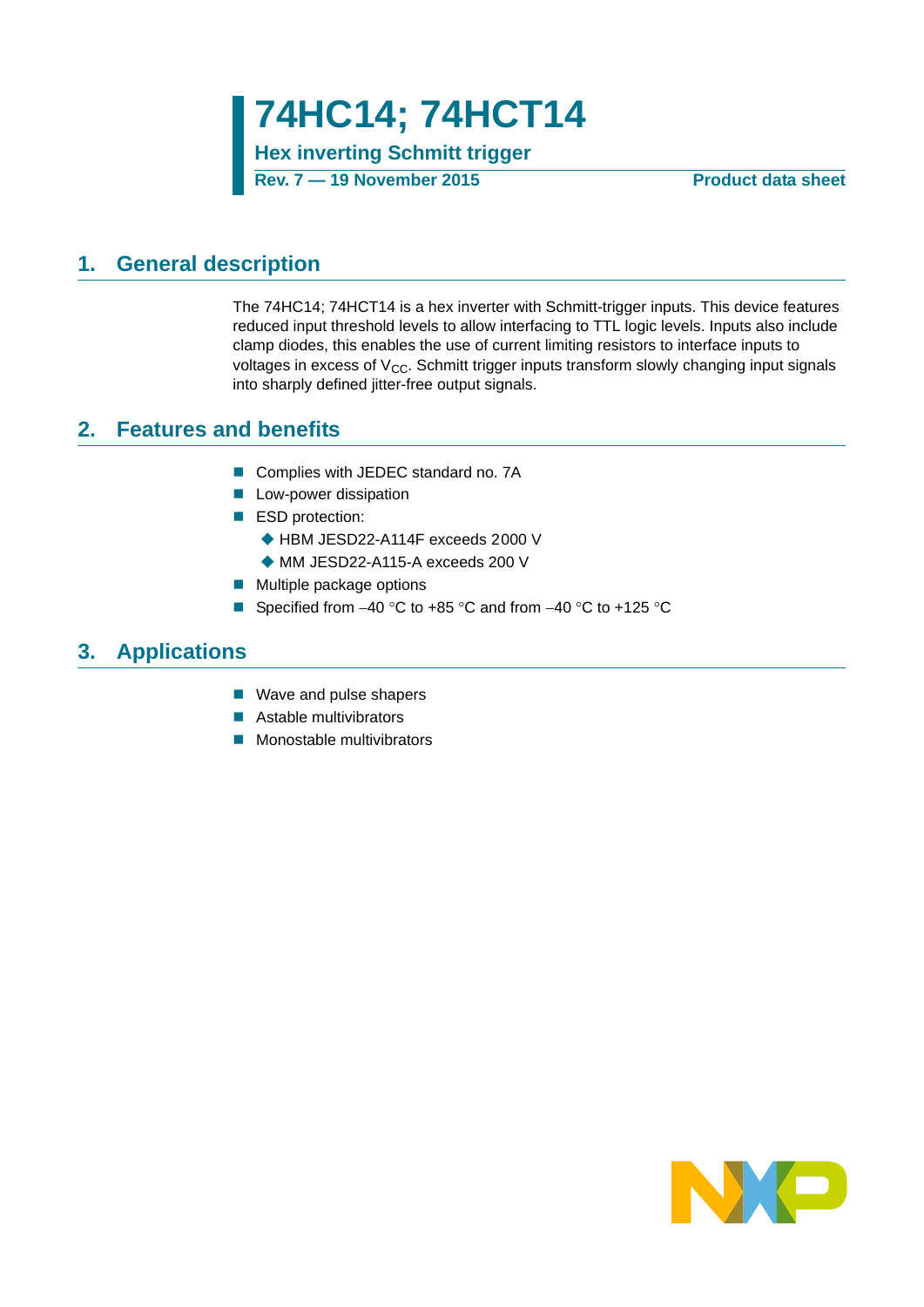# <span id="page-1-0"></span>**4. Ordering information**

#### **Table 1. Ordering information**

| <b>Type number</b> | Package                  |                     |                                                                                       |                |  |  |  |
|--------------------|--------------------------|---------------------|---------------------------------------------------------------------------------------|----------------|--|--|--|
|                    | <b>Temperature range</b> | <b>Name</b>         | <b>Description</b>                                                                    | <b>Version</b> |  |  |  |
| 74HC14D            | $-40$ °C to +125 °C      | <b>SO14</b>         | plastic small outline package; 14 leads; body width                                   | SOT108-1       |  |  |  |
| 74HCT14D           |                          |                     | $3.9 \text{ mm}$                                                                      |                |  |  |  |
| 74HC14DB           | $-40$ °C to +125 °C      | SSOP <sub>14</sub>  | plastic shrink small outline package; 14 leads; body                                  | SOT337-1       |  |  |  |
| 74HCT14DB          |                          |                     | width 5.3 mm                                                                          |                |  |  |  |
| 74HC14PW           | $-40$ °C to +125 °C      | TSSOP <sub>14</sub> | plastic thin shrink small outline package; 14 leads;                                  | SOT402-1       |  |  |  |
| 74HCT14PW          |                          |                     | body width 4.4 mm                                                                     |                |  |  |  |
| 74HC14BQ           | $-40$ °C to +125 °C      | DHVOFN14            | plastic dual in-line compatible thermal enhanced very                                 | SOT762-1       |  |  |  |
| 74HCT14BQ          |                          |                     | thin quad flat package; no leads; 14 terminals;<br>body $2.5 \times 3 \times 0.85$ mm |                |  |  |  |

# <span id="page-1-1"></span>**5. Functional diagram**

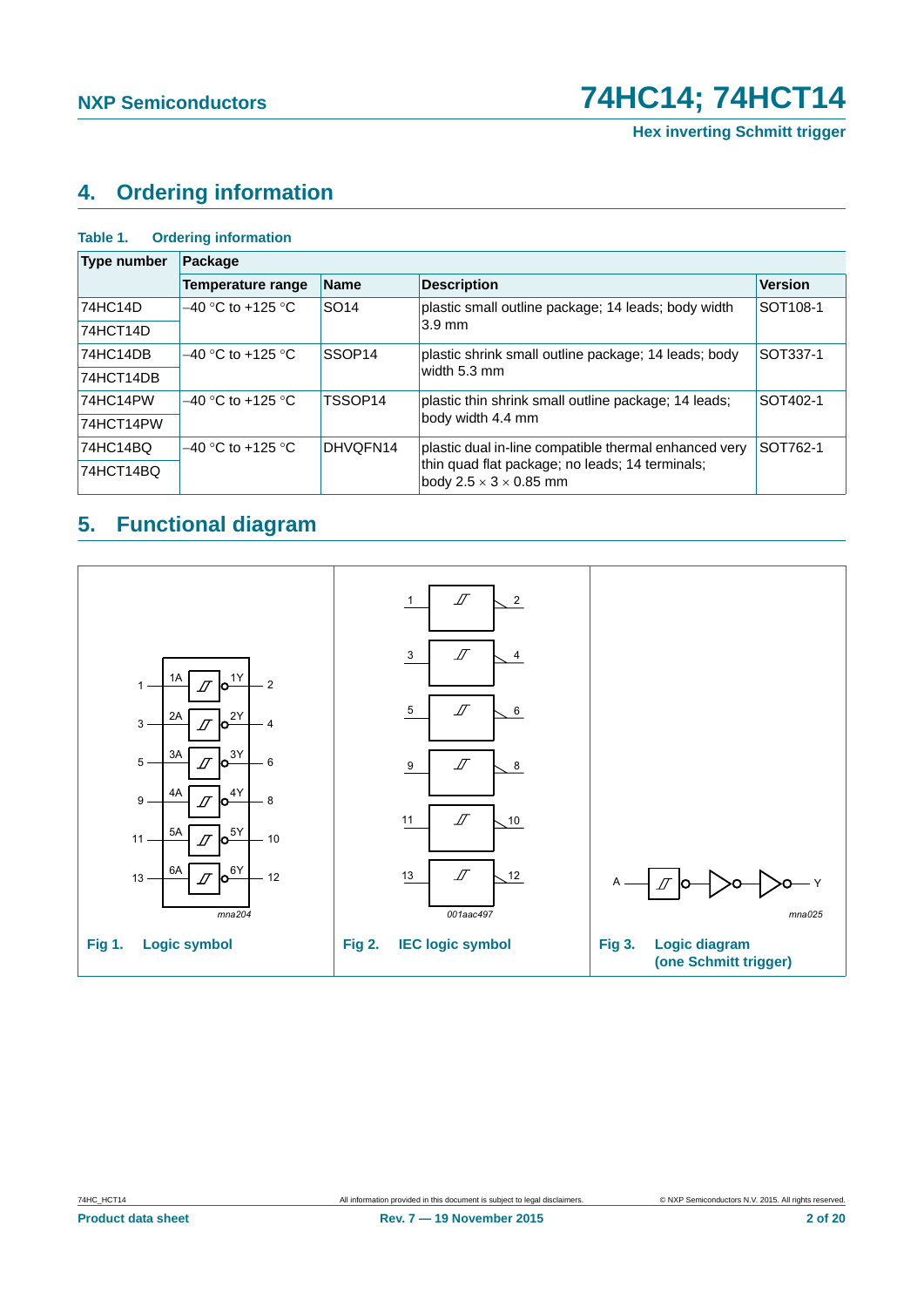# <span id="page-2-1"></span>**6. Pinning information**

### **6.1 Pinning**

<span id="page-2-2"></span>

### **6.2 Pin description**

### <span id="page-2-3"></span>**Table 2. Pin description**

| Symbol       | Pin                | <b>Description</b> |
|--------------|--------------------|--------------------|
| 1A to 6A     | 1, 3, 5, 9, 11, 13 | data input 1       |
| $1Y$ to 6Y   | 2, 4, 6, 8, 10, 12 | data output 1      |
| <b>GND</b>   |                    | ground (0 V)       |
| $V_{\rm CC}$ | 14                 | supply voltage     |

### <span id="page-2-4"></span>**7. Functional description**

### Table 3. Function table<sup>[1]</sup>

| Input | Output |
|-------|--------|
| nA    | ш      |
| -     | Ħ      |
| IН    |        |

<span id="page-2-0"></span> $[1]$  H = HIGH voltage level;

L = LOW voltage level.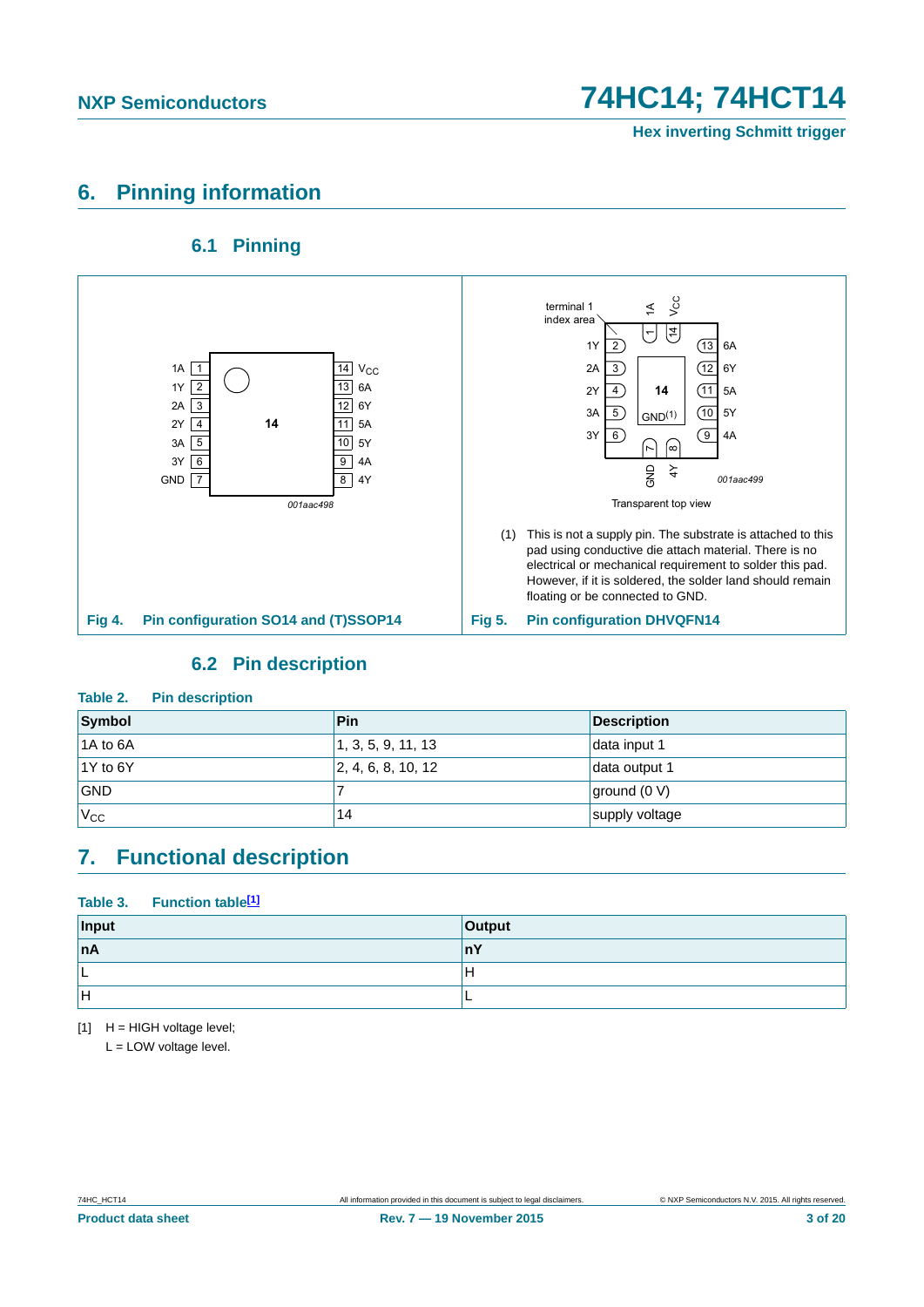# <span id="page-3-2"></span>**8. Limiting values**

#### **Table 4. Limiting values**

*In accordance with the Absolute Maximum Rating System (IEC 60134). Voltages are referenced to GND (ground = 0 V).*

| <b>Symbol</b>                    | Parameter               | <b>Conditions</b>                                          |       | Min                      | <b>Max</b>               | <b>Unit</b> |
|----------------------------------|-------------------------|------------------------------------------------------------|-------|--------------------------|--------------------------|-------------|
| $V_{\rm CC}$                     | supply voltage          |                                                            |       | $-0.5$                   | $+7$                     | V           |
| $I_{IK}$                         | input clamping current  | $V_1$ < -0.5 V or $V_1$ > $V_{CC}$ + 0.5 V                 | $[1]$ | ٠                        | ±20                      | mA          |
| $I_{OK}$                         | output clamping current | $V_{\rm O}$ < -0.5 V or $V_{\rm O}$ > $V_{\rm CC}$ + 0.5 V | $[1]$ | $\overline{\phantom{a}}$ | ±20                      | mA          |
| I <sub>o</sub>                   | output current          | $-0.5 V < VO < VCC + 0.5 V$                                |       | $\overline{\phantom{a}}$ | ±25                      | mA          |
| $I_{\rm CC}$                     | supply current          |                                                            |       | ۰                        | 50                       | mA          |
| , I <sub>GND</sub>               | ground current          |                                                            |       | $-50$                    | $\overline{\phantom{a}}$ | mA          |
| $^{\shortmid}$ T $_{\text{stg}}$ | storage temperature     |                                                            |       | $-65$                    | $+150$                   | °C          |
| $P_{\text{tot}}$                 | total power dissipation | SO14, (T)SSOP14 and DHVQFN14<br>packages                   | $[2]$ | ۰                        | 500                      | <b>mW</b>   |

<span id="page-3-0"></span>[1] The input and output voltage ratings may be exceeded if the input and output current ratings are observed.

<span id="page-3-1"></span>[2] For SO14 package:  $P_{tot}$  derates linearly with 8 mW/K above 70 °C. For (T)SSOP14 packages:  $P_{tot}$  derates linearly with 5.5 mW/K above 60 °C. For DHVQFN14 packages:  $P_{tot}$  derates linearly with 4.5 mW/K above 60 °C.

# <span id="page-3-3"></span>**9. Recommended operating conditions**

#### **Table 5. Recommended operating conditions**

 *Voltages are referenced to GND (ground = 0 V)*

| <b>Symbol</b> | Parameter           | <b>Conditions</b> | <b>74HC14</b> |                          | <b>74HCT14</b> |       |                          | Unit         |     |
|---------------|---------------------|-------------------|---------------|--------------------------|----------------|-------|--------------------------|--------------|-----|
|               |                     |                   | <b>Min</b>    | <b>Typ</b>               | <b>Max</b>     | Min   | <b>Typ</b>               | <b>Max</b>   |     |
| $V_{\rm CC}$  | supply voltage      |                   | 2.0           | 5.0                      | 6.0            | 4.5   | 5.0                      | 5.5          | V   |
| V,            | input voltage       |                   | 0             | $\overline{\phantom{0}}$ | $V_{\rm CC}$   | 0     | $\overline{\phantom{0}}$ | $V_{\rm CC}$ | ν   |
| $V_{\rm O}$   | output voltage      |                   | 0             | $\blacksquare$           | $V_{\rm CC}$   | 0     | $\overline{\phantom{0}}$ | $V_{\rm CC}$ | 'V  |
| amb           | ambient temperature |                   | $-40$         | $+25$                    | $+125$         | $-40$ | $+25$                    | $+125$       | ∣°C |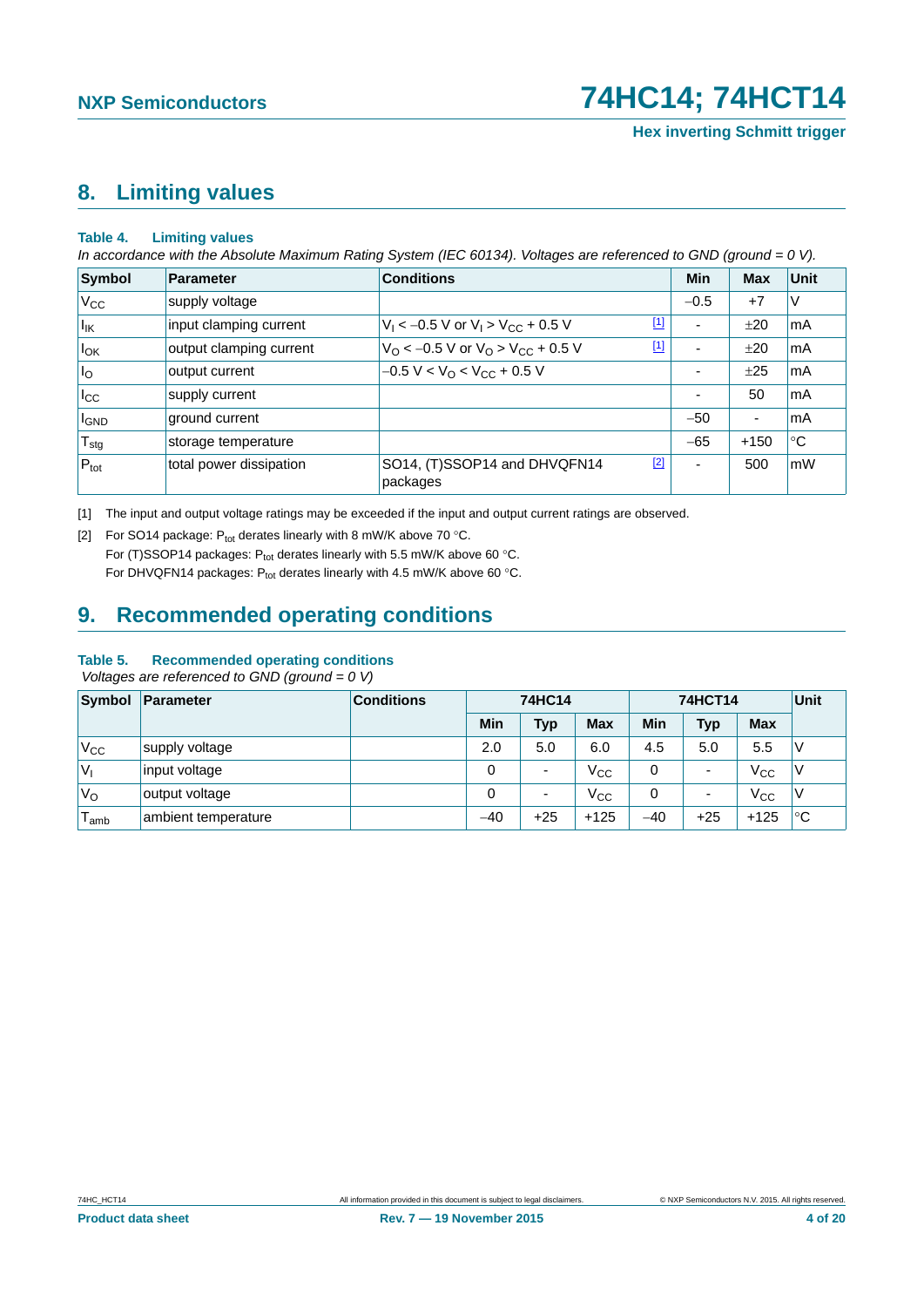**Hex inverting Schmitt trigger**

# <span id="page-4-0"></span>**10. Static characteristics**

### **Table 6. Static characteristics**

*At recommended operating conditions; voltages are referenced to GND (ground = 0 V).*

|                       | Symbol Parameter<br><b>Conditions</b> |                                                                                                                         |                          | $T_{amb}$ = 25 °C        |                          | $T_{amb} = -40 °C$<br>to +85 °C |                          | $T_{amb} = -40 °C$<br>to +125 °C |                              | Unit    |
|-----------------------|---------------------------------------|-------------------------------------------------------------------------------------------------------------------------|--------------------------|--------------------------|--------------------------|---------------------------------|--------------------------|----------------------------------|------------------------------|---------|
|                       |                                       |                                                                                                                         | Min                      | <b>Typ</b>               | <b>Max</b>               | Min                             | <b>Max</b>               | Min                              | <b>Max</b>                   |         |
| <b>74HC14</b>         |                                       |                                                                                                                         |                          |                          |                          |                                 |                          |                                  |                              |         |
| V <sub>OH</sub>       | <b>HIGH-level</b>                     | $V_1 = V_{T+}$ or $V_{T-}$                                                                                              |                          |                          |                          |                                 |                          |                                  |                              |         |
|                       | output voltage                        | $I_{\text{O}} = -20 \mu\text{A}$ ; $V_{\text{CC}} = 2.0 \text{ V}$                                                      | 1.9                      | 2.0                      | $\blacksquare$           | 1.9                             | $\blacksquare$           | 1.9                              | $\overline{\phantom{0}}$     | V       |
|                       |                                       | $I_{\text{O}} = -20 \mu\text{A}$ ; $V_{\text{CC}} = 4.5 \text{ V}$                                                      | 4.4                      | 4.5                      | $\blacksquare$           | 4.4                             |                          | 4.4                              | $\overline{a}$               | V       |
|                       |                                       | $I_{\text{O}} = -20 \mu\text{A}$ ; $V_{\text{CC}} = 6.0 \text{ V}$                                                      | 5.9                      | 6.0                      | $\overline{\phantom{a}}$ | 5.9                             |                          | 5.9                              | $\qquad \qquad \blacksquare$ | V       |
|                       |                                       | $I_{\Omega}$ = -4.0 mA; $V_{\text{CC}}$ = 4.5 V                                                                         | 3.98                     | 4.32                     | $\overline{\phantom{a}}$ | 3.84                            |                          | 3.7                              | L,                           | V       |
|                       |                                       | $I_{\text{O}} = -5.2 \text{ mA}$ ; $V_{\text{CC}} = 6.0 \text{ V}$                                                      | 5.48                     | 5.81                     | $\overline{\phantom{a}}$ | 5.34                            | $\overline{\phantom{a}}$ | 5.2                              | ä,                           | V       |
| <b>V<sub>OL</sub></b> | LOW-level                             | $V_1 = V_{T+}$ or $V_{T-}$                                                                                              |                          |                          |                          |                                 |                          |                                  |                              |         |
|                       | output voltage                        | $I_{\text{O}}$ = 20 µA; $V_{\text{CC}}$ = 2.0 V                                                                         | $\overline{\phantom{a}}$ | 0                        | 0.1                      | $\blacksquare$                  | 0.1                      | $\blacksquare$                   | 0.1                          | V       |
|                       |                                       | $I_{\text{O}}$ = 20 µA; $V_{\text{CC}}$ = 4.5 V                                                                         | $\overline{\phantom{a}}$ | 0                        | 0.1                      |                                 | 0.1                      | $\blacksquare$                   | 0.1                          | V       |
|                       |                                       | $I_{\text{O}}$ = 20 µA; $V_{\text{CC}}$ = 6.0 V                                                                         | $\overline{\phantom{a}}$ | 0                        | 0.1                      |                                 | 0.1                      | $\qquad \qquad \blacksquare$     | 0.1                          | V       |
|                       |                                       | $I_{\text{O}}$ = 4.0 mA; $V_{\text{CC}}$ = 4.5 V                                                                        | $\overline{\phantom{a}}$ | 0.15                     | 0.26                     |                                 | 0.33                     | $\overline{\phantom{a}}$         | 0.4                          | V       |
|                       |                                       | $I_{\text{O}}$ = 5.2 mA; $V_{\text{CC}}$ = 6.0 V                                                                        | $\overline{\phantom{a}}$ | 0.16                     | 0.26                     | $\overline{\phantom{a}}$        | 0.33                     | $\qquad \qquad \blacksquare$     | 0.4                          | V       |
| H,                    | input leakage<br>current              | $V_1 = V_{CC}$ or GND; $V_{CC} = 6.0$ V                                                                                 | $\blacksquare$           |                          | ±0.1                     | $\blacksquare$                  | ±1.0                     | $\overline{\phantom{a}}$         | ±1.0                         | μA      |
| $I_{\rm CC}$          | supply current                        | $V_1 = V_{CC}$ or GND; $I_Q = 0$ A;<br>$V_{CC} = 6.0 V$                                                                 |                          |                          | 2.0                      |                                 | 20                       |                                  | 40                           | μA      |
| C <sub>1</sub>        | input<br>capacitance                  |                                                                                                                         | $\overline{\phantom{a}}$ | 3.5                      | $\blacksquare$           |                                 | $\overline{\phantom{a}}$ | $\overline{\phantom{a}}$         | $\qquad \qquad \blacksquare$ | pF      |
| <b>74HCT14</b>        |                                       |                                                                                                                         |                          |                          |                          |                                 |                          |                                  |                              |         |
| $V_{OH}$              | <b>HIGH-level</b>                     | $V_1 = V_{T+}$ or $V_{T-}$ ; $V_{CC} = 4.5$ V                                                                           |                          |                          |                          |                                 |                          |                                  |                              |         |
|                       | output voltage                        | $I_{\Omega} = -20 \mu A$                                                                                                | 4.4                      | 4.5                      | $\blacksquare$           | 4.4                             |                          | 4.4                              | ÷,                           | V       |
|                       |                                       | $I_{\Omega} = -4.0$ mA                                                                                                  | 3.98                     | 4.32                     | $\overline{\phantom{a}}$ | 3.84                            | $\overline{\phantom{a}}$ | 3.7                              | $\overline{\phantom{0}}$     | V       |
| V <sub>OL</sub>       | LOW-level                             | $V_1 = V_{T+}$ or $V_{T-}$ ; $V_{CC} = 4.5$ V                                                                           |                          |                          |                          |                                 |                          |                                  |                              |         |
|                       | output voltage                        | $I_{\rm O} = 20 \mu A$ ;                                                                                                | $\overline{\phantom{a}}$ | 0                        | 0.1                      | $\blacksquare$                  | 0.1                      | $\blacksquare$                   | 0.1                          | V       |
|                       |                                       | $I_{\Omega} = 4.0$ mA;                                                                                                  | $\blacksquare$           | 0.15                     | 0.26                     | ä,                              | 0.33                     | $\overline{\phantom{a}}$         | 0.4                          | V       |
| H,                    | input leakage<br>current              | $V_1 = V_{CC}$ or GND; $V_{CC} = 5.5$ V                                                                                 | $\overline{\phantom{a}}$ | $\overline{\phantom{a}}$ | ±0.1                     | $\overline{\phantom{a}}$        | ±1.0                     | $\qquad \qquad \blacksquare$     | ±1.0                         | μA      |
| $I_{\rm CC}$          | supply current                        | $V_1 = V_{CC}$ or GND; $I_0 = 0$ A;<br>$V_{CC} = 5.5 V$                                                                 | $\blacksquare$           | ÷                        | 2.0                      |                                 | 20                       | $\overline{\phantom{a}}$         | 40                           | $\mu$ A |
| $\Delta I_{CC}$       | additional<br>supply current          | per input pin;<br>$V_1 = V_{CC} - 2.1$ V; other pins<br>at $V_{CC}$ or GND; $I_{O} = 0$ A;<br>$V_{CC}$ = 4.5 V to 5.5 V |                          | 30                       | 108                      |                                 | 135                      |                                  | 147                          | μA      |
| C <sub>1</sub>        | input<br>capacitance                  |                                                                                                                         |                          | 3.5                      |                          |                                 |                          |                                  |                              | pF      |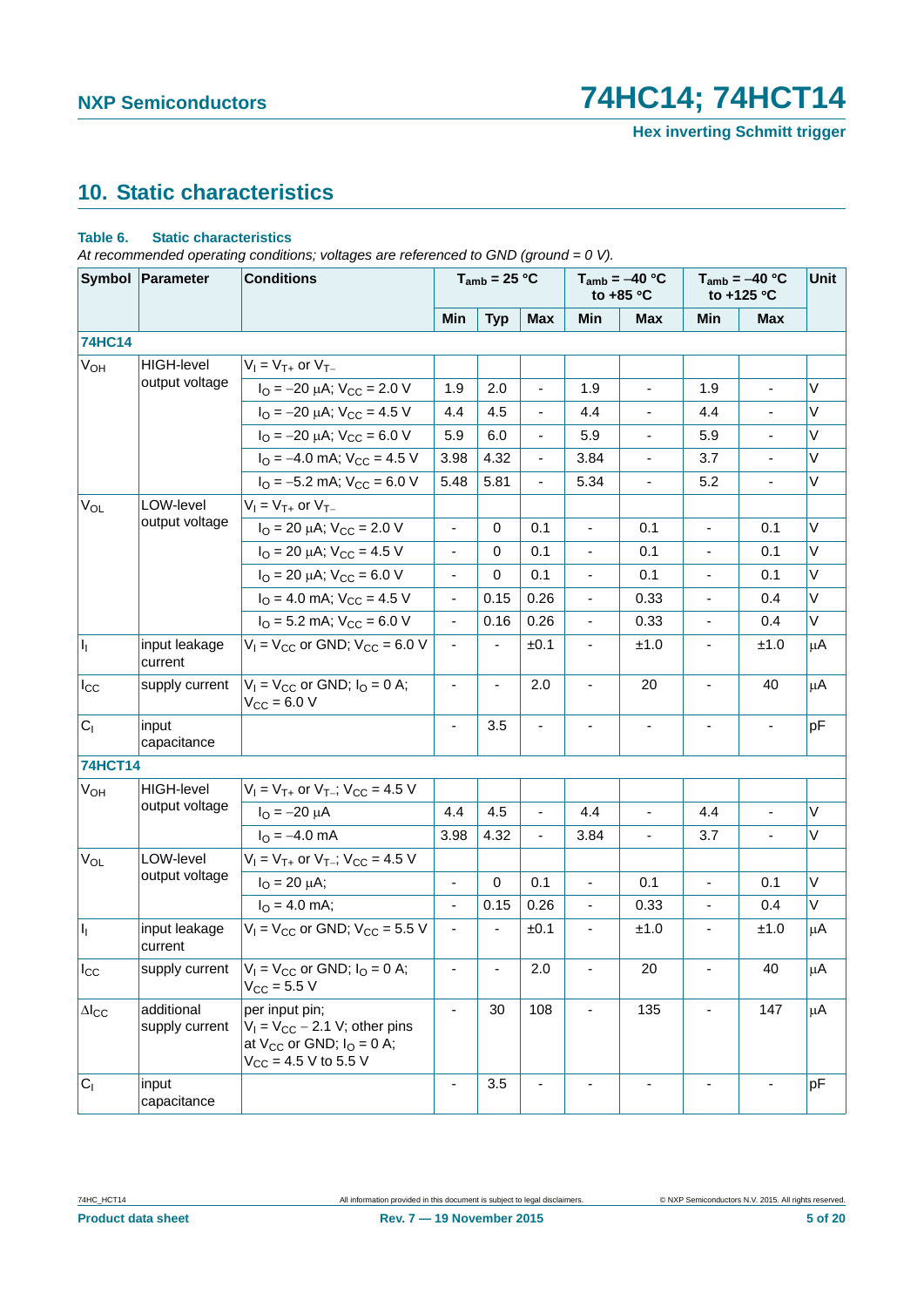# <span id="page-5-3"></span>**11. Dynamic characteristics**

### **Table 7. Dynamic characteristics**

 $GND = 0$  V;  $C_L = 50$  pF; for test circuit see [Figure 7](#page-6-0).

| Symbol            | Parameter                        | <b>Conditions</b>                               |             | $T_{amb}$ = 25 °C            |                |                          | $T_{amb} = -40$ °C to<br>$+125$ °C | Unit                   |    |
|-------------------|----------------------------------|-------------------------------------------------|-------------|------------------------------|----------------|--------------------------|------------------------------------|------------------------|----|
|                   |                                  |                                                 |             | Min                          | <b>Typ</b>     | <b>Max</b>               | <b>Max</b><br>(85 °C)              | <b>Max</b><br>(125 °C) |    |
| <b>74HC14</b>     |                                  |                                                 |             |                              |                |                          |                                    |                        |    |
| $t_{\text{pd}}$   | propagation delay                | nA to nY; see Figure 6                          | $[1]$       |                              |                |                          |                                    |                        |    |
|                   |                                  | $V_{\rm CC} = 2.0 V$                            |             | $\overline{\phantom{a}}$     | 41             | 125                      | 155                                | 190                    | ns |
|                   |                                  | $V_{CC}$ = 4.5 V                                |             |                              | 15             | 25                       | 31                                 | 38                     | ns |
|                   |                                  | $V_{CC}$ = 5.0 V; C <sub>L</sub> = 15 pF        |             |                              | 12             | $\overline{\phantom{a}}$ |                                    |                        | ns |
|                   |                                  | $V_{CC} = 6.0 V$                                |             | $\overline{\phantom{a}}$     | 12             | 21                       | 26                                 | 32                     | ns |
| $ t_t $           | transition time                  | see Figure 6                                    | $[2]$       |                              |                |                          |                                    |                        |    |
|                   |                                  | $V_{CC}$ = 2.0 V                                |             | ٠                            | 19             | 75                       | 95                                 | 110                    | ns |
|                   |                                  | $V_{CC}$ = 4.5 V                                |             | $\overline{\phantom{a}}$     | $\overline{7}$ | 15                       | 19                                 | 22                     | ns |
|                   |                                  | $V_{\text{CC}} = 6.0 V$                         |             | $\qquad \qquad \blacksquare$ | 6              | 13                       | 15                                 | 19                     | ns |
| $C_{PD}$          | power dissipation<br>capacitance | per package; $V_1$ = GND to $V_{CC}$            | $[3]$       |                              | $\overline{7}$ |                          |                                    |                        | pF |
| <b>74HCT14</b>    |                                  |                                                 |             |                              |                |                          |                                    |                        |    |
| $t_{\rm pd}$      | propagation delay                | nA to nY; see Figure 6                          | $\boxed{1}$ |                              |                |                          |                                    |                        |    |
|                   |                                  | $V_{CC}$ = 4.5 V                                |             | $\overline{\phantom{a}}$     | 20             | 34                       | 43                                 | 51                     | ns |
|                   |                                  | $V_{CC}$ = 5.0 V; C <sub>L</sub> = 15 pF        |             |                              | 17             |                          |                                    |                        | ns |
| $ t_t $           | transition time                  | $V_{CC}$ = 4.5 V; see Figure 6                  | $[2]$       | $\blacksquare$               | $\overline{7}$ | 15                       | 19                                 | 22                     | ns |
| $C_{\mathsf{PD}}$ | power dissipation<br>capacitance | per package;<br>$V_1$ = GND to $V_{CC}$ – 1.5 V | $[3]$       |                              | 8              | $\overline{\phantom{a}}$ | ٠                                  |                        | pF |

<span id="page-5-0"></span>[1]  $t_{pd}$  is the same as  $t_{PHL}$  and  $t_{PLH}$ .

<span id="page-5-1"></span>[2]  $t_t$  is the same as  $t_{\text{THL}}$  and  $t_{\text{TLH}}$ .

<span id="page-5-2"></span>[3] C<sub>PD</sub> is used to determine the dynamic power dissipation (P<sub>D</sub> in  $\mu$ W):  $P_D = C_{PD} \times V_{CC}^2 \times f_i \times N + \sum (C_L \times V_{CC}^2 \times f_0)$  where:

 $f_i$  = input frequency in MHz;

 $f<sub>o</sub>$  = output frequency in MHz;

 $C_L$  = output load capacitance in pF;

 $V_{CC}$  = supply voltage in V;

 $N =$  number of inputs switching;  $\sum$  (C<sub>L</sub>  $\times$  V<sub>CC</sub><sup>2</sup>  $\times$  f<sub>o</sub>) = sum of outputs.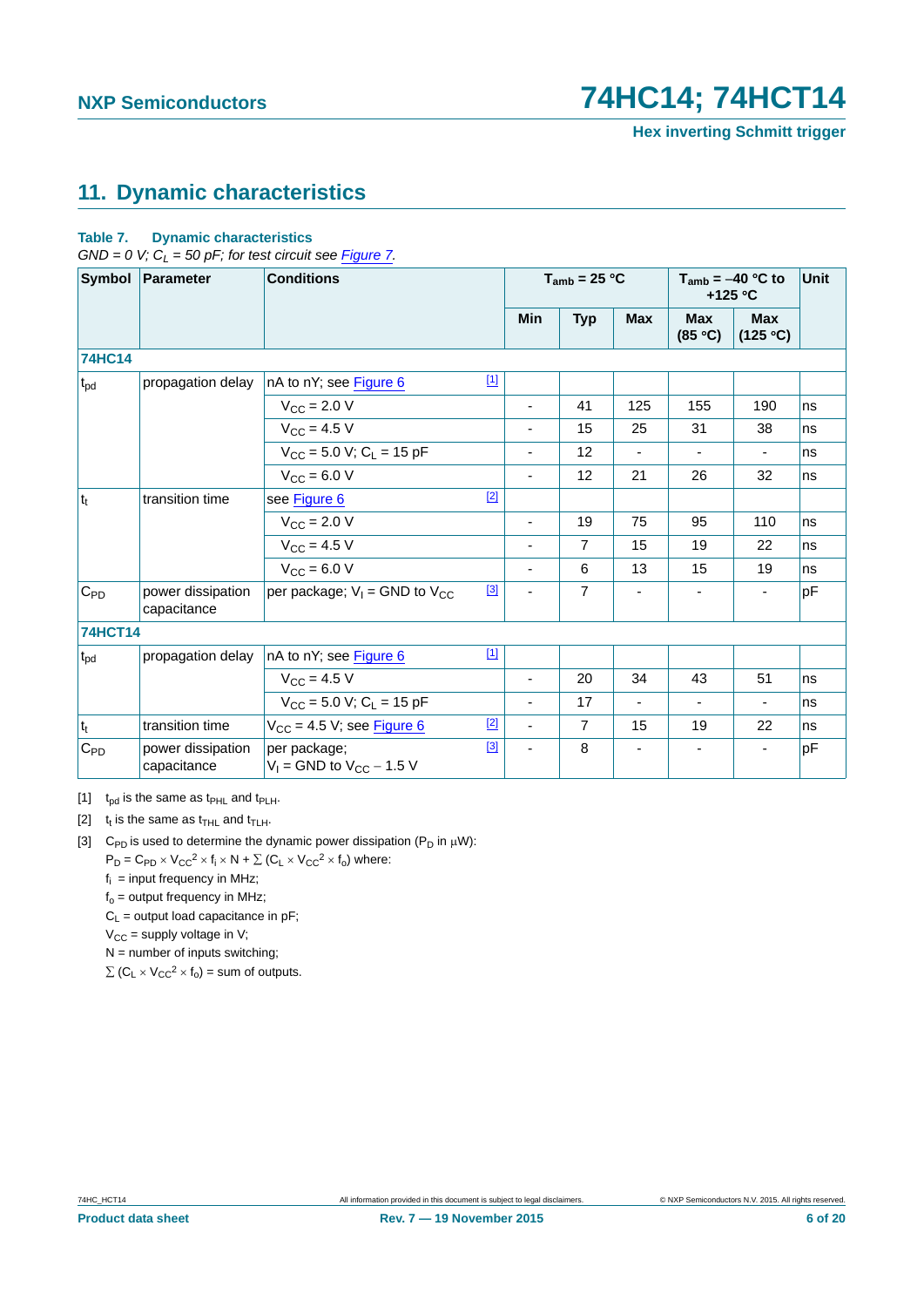**Hex inverting Schmitt trigger**

## <span id="page-6-3"></span>**12. Waveforms**



### <span id="page-6-2"></span><span id="page-6-1"></span>**Table 8. Measurement points**

| Type    | Input          | <b>Output</b>  |             |             |  |  |
|---------|----------------|----------------|-------------|-------------|--|--|
|         | V <sub>M</sub> | V <sub>M</sub> | Vx          | Vv          |  |  |
| 74HC14  | $0.5V_{CC}$    | $0.5V_{CC}$    | $0.1V_{CC}$ | $0.9V_{CC}$ |  |  |
| 74HCT14 | 1.3V           | 1.3V           | $0.1V_{CC}$ | $0.9V_{CC}$ |  |  |

<span id="page-6-0"></span>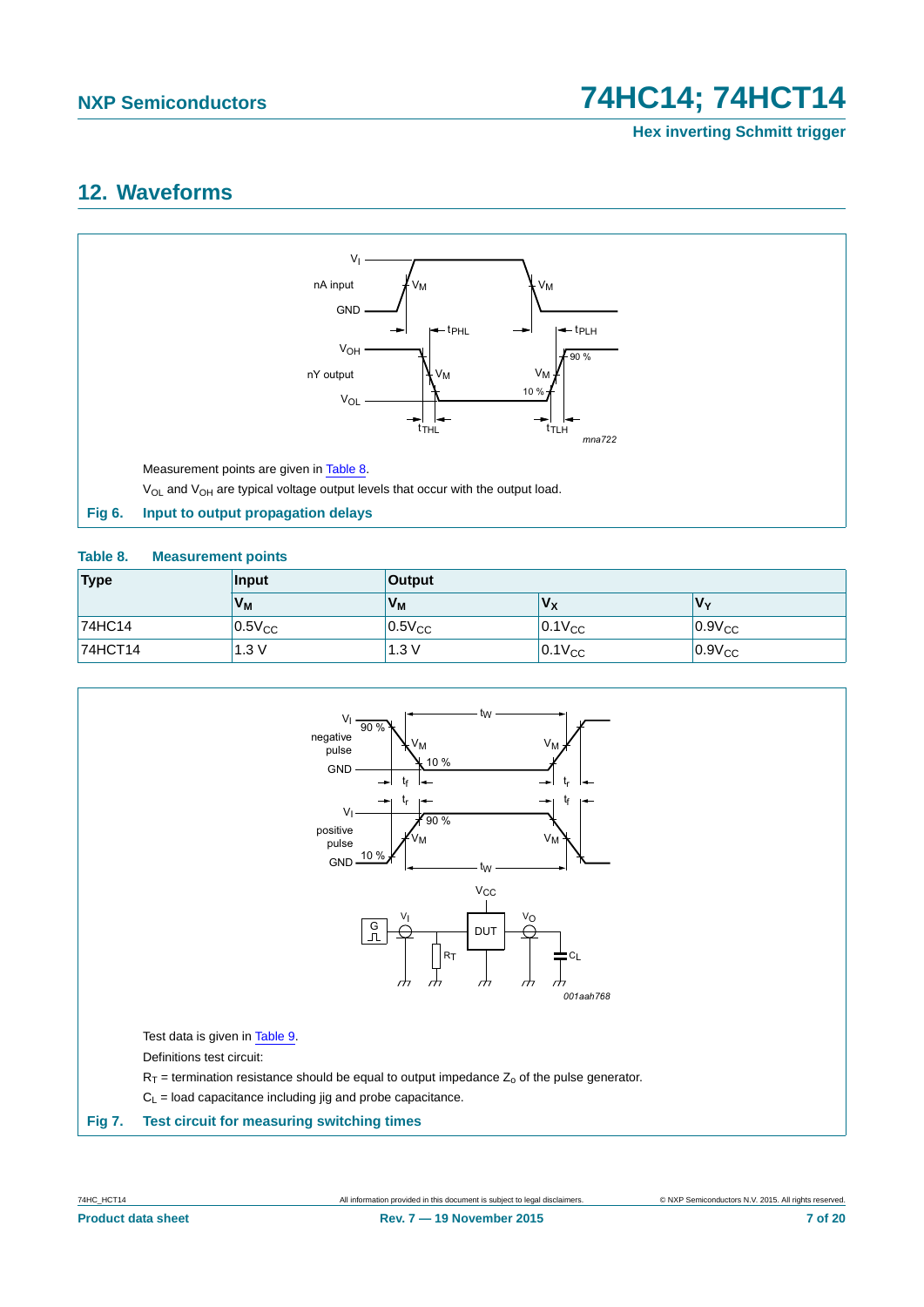<span id="page-7-0"></span>

| Table 9. | <b>Test data</b> |
|----------|------------------|
|          |                  |

| <b>Type</b> | Input |            | Load         | <b>Test</b>                          |  |
|-------------|-------|------------|--------------|--------------------------------------|--|
|             |       | $t_r, t_f$ | 'u           |                                      |  |
| 74HC14      | Vcc   | $6.0$ ns   | 15 pF, 50 pF | $ t_{\text{PLH}}$ , $t_{\text{PHL}}$ |  |
| 74HCT14     | 3.0V  | $6.0$ ns   | 15 pF, 50 pF | $ t_{\text{PLH}}, t_{\text{PHL}} $   |  |

# <span id="page-7-3"></span>**13. Transfer characteristics**

### **Table 10. Transfer characteristics**

*At recommended operating conditions; voltages are referenced to GND (ground = 0 V); see [Figure 8](#page-7-1) and [Figure 9](#page-7-2).*

|                                  | Symbol Parameter     | <b>Conditions</b>       |     | $T_{amb}$ = 25 °C |                |                          | $T_{amb} = -40 °C$<br>to $+85$ °C |               | $T_{amb} = -40 °C$<br>to +125 $\degree$ C |        |
|----------------------------------|----------------------|-------------------------|-----|-------------------|----------------|--------------------------|-----------------------------------|---------------|-------------------------------------------|--------|
|                                  |                      |                         | Min | <b>Typ</b>        | <b>Max</b>     | Min                      | <b>Max</b>                        | Min           | <b>Max</b>                                |        |
| <b>74HC14</b>                    |                      |                         |     |                   |                |                          |                                   |               |                                           |        |
| $V_{T+}$                         | positive-going       | $V_{\text{CC}} = 2.0 V$ | 0.7 | 1.18              | 1.5            | 0.7                      | 1.5                               | 0.7           | 1.5                                       | V      |
|                                  | threshold<br>voltage | $V_{CC} = 4.5 V$        | 1.7 | 2.38              | 3.15           | 1.7                      | 3.15                              | 1.7           | 3.15                                      | V      |
|                                  |                      | $V_{CC}$ = 6.0 V        | 2.1 | 3.14              | 4.2            | 2.1                      | 4.2                               | 2.1           | 4.2                                       | V      |
| $V_{T-}$                         | negative-going       | $V_{CC} = 2.0 V$        | 0.3 | 0.52              | 0.9            | 0.3                      | 0.9                               | 0.3           | 0.9                                       | V      |
|                                  | threshold<br>voltage | $V_{CC} = 4.5 V$        | 0.9 | 1.4               | 2.0            | 0.9                      | 2.0                               | 0.9           | 2.0                                       | V      |
|                                  |                      | $V_{CC} = 6.0 V$        | 1.2 | 1.89              | 2.6            | 1.2                      | 2.6                               | 1.2           | 2.6                                       | V      |
| $V_H$                            | hysteresis           | $V_{CC} = 2.0 V$        | 0.2 | 0.66              | 1.0            | 0.2                      | 1.0                               | 0.2           | 1.0                                       | V      |
|                                  | voltage              | $V_{CC}$ = 4.5 V        | 0.4 | 0.98              | 1.4            | 0.4                      | 1.4                               | 0.4           | 1.4                                       | V      |
|                                  |                      | $V_{CC} = 6.0 V$        | 0.6 | 1.25              | 1.6            | 0.6                      | 1.6                               | 0.6           | 1.6                                       | V      |
| <b>74HCT14</b>                   |                      |                         |     |                   |                |                          |                                   |               |                                           |        |
| $V_{T+}$                         | positive-going       | $V_{CC} = 4.5 V$        | 1.2 | 1.41              | 1.9            | 1.2                      | 1.9                               | 1.2           | 1.9                                       | $\vee$ |
|                                  | threshold<br>voltage | $V_{CC} = 5.5 V$        | 1.4 | 1.59              | 2.1            | 1.4                      | 2.1                               | 1.4           | 2.1                                       | V      |
| $V_{T-}$<br>threshold<br>voltage | negative-going       | $V_{CC} = 4.5 V$        | 0.5 | 0.85              | 1.2            | 0.5                      | 1.2                               | 0.5           | 1.2                                       | V      |
|                                  |                      | $V_{CC}$ = 5.5 V        | 0.6 | 0.99              | 1.4            | 0.6                      | 1.4                               | 0.6           | 1.4                                       | V      |
| $V_H$                            | hysteresis           | $V_{CC}$ = 4.5 V        | 0.4 | 0.56              | $\blacksquare$ | 0.4                      |                                   | 0.4           | ÷,                                        | V      |
| voltage                          | $V_{CC}$ = 5.5 V     | 0.4                     | 0.6 | $\blacksquare$    | 0.4            | $\overline{\phantom{a}}$ | 0.4                               | $\frac{1}{2}$ | V                                         |        |

# <span id="page-7-4"></span>**14. Transfer characteristics waveforms**



<span id="page-7-2"></span><span id="page-7-1"></span>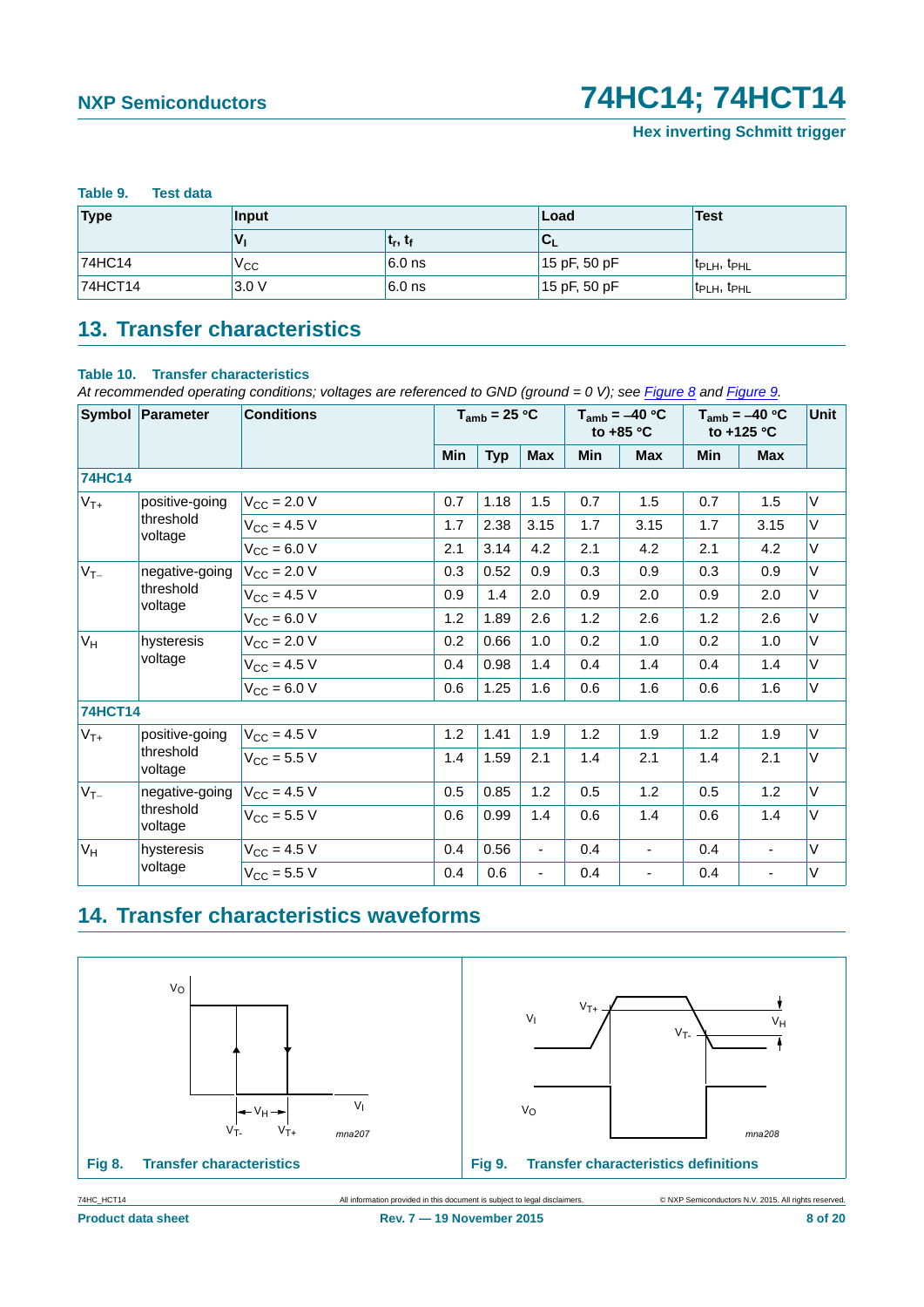**Hex inverting Schmitt trigger**

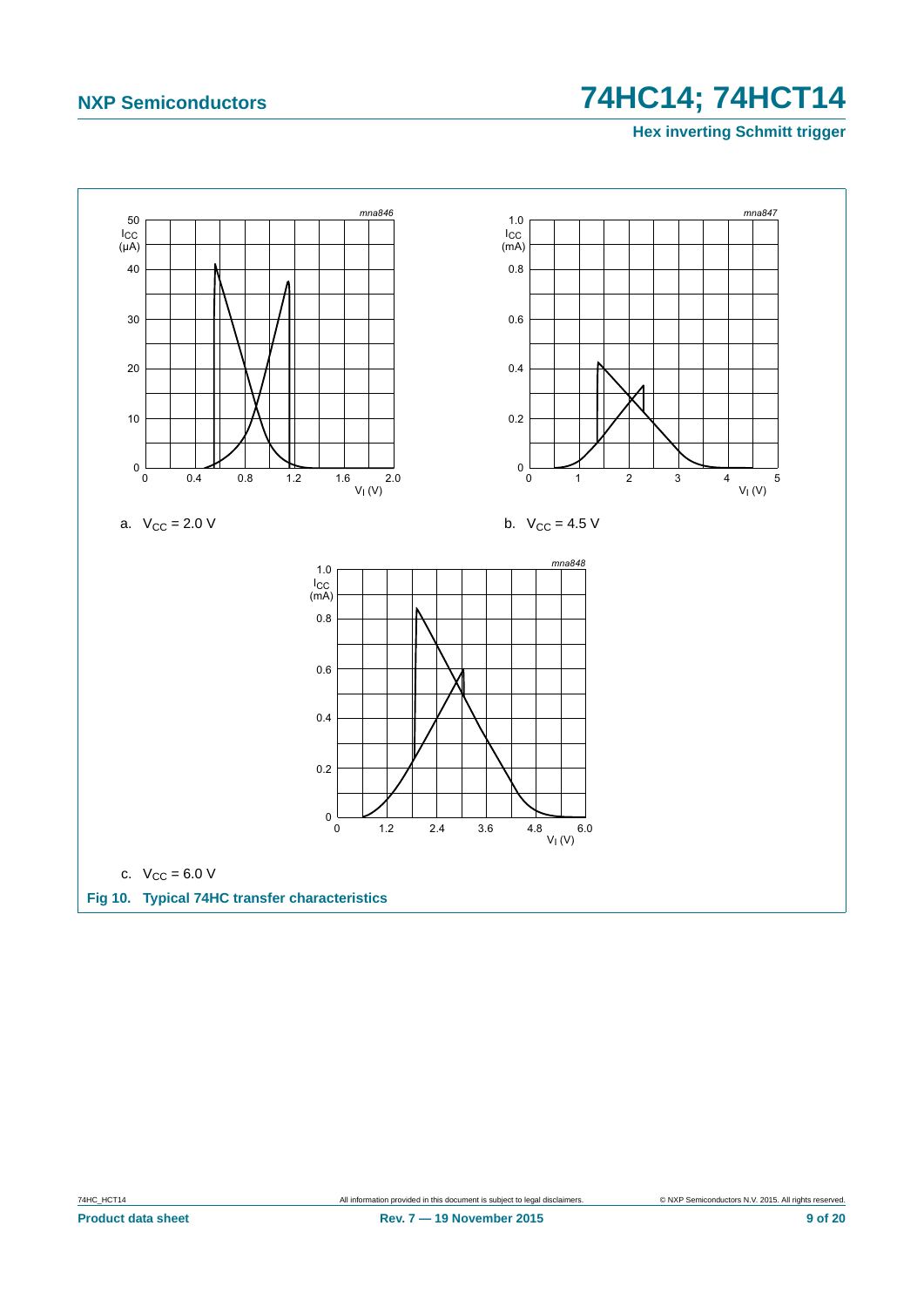**Hex inverting Schmitt trigger**



### <span id="page-9-0"></span>**15. Application information**

The slow input rise and fall times cause additional power dissipation, this can be calculated using the following formula:

 $P_{add} = f_i \times (t_r \times \Delta I_{CC(AV)} + t_f \times \Delta I_{CC(AV)}) \times V_{CC}$  where:

 $P_{add} =$  additional power dissipation ( $\mu$ W);

 $f_i$  = input frequency (MHz);

 $t_r$  = rise time (ns); 10 % to 90 %;

 $t_f$  = fall time (ns); 90 % to 10 %;

 $\Delta I_{CC(AV)}$  = average additional supply current ( $\mu$ A).

Average  $\Delta I_{CC(AV)}$  differs with positive or negative input transitions, as shown in [Figure 12](#page-10-0) and [Figure 13.](#page-10-1)

An example of a relaxation circuit using the 74HC14; 74HCT14 is shown in [Figure 14.](#page-11-0)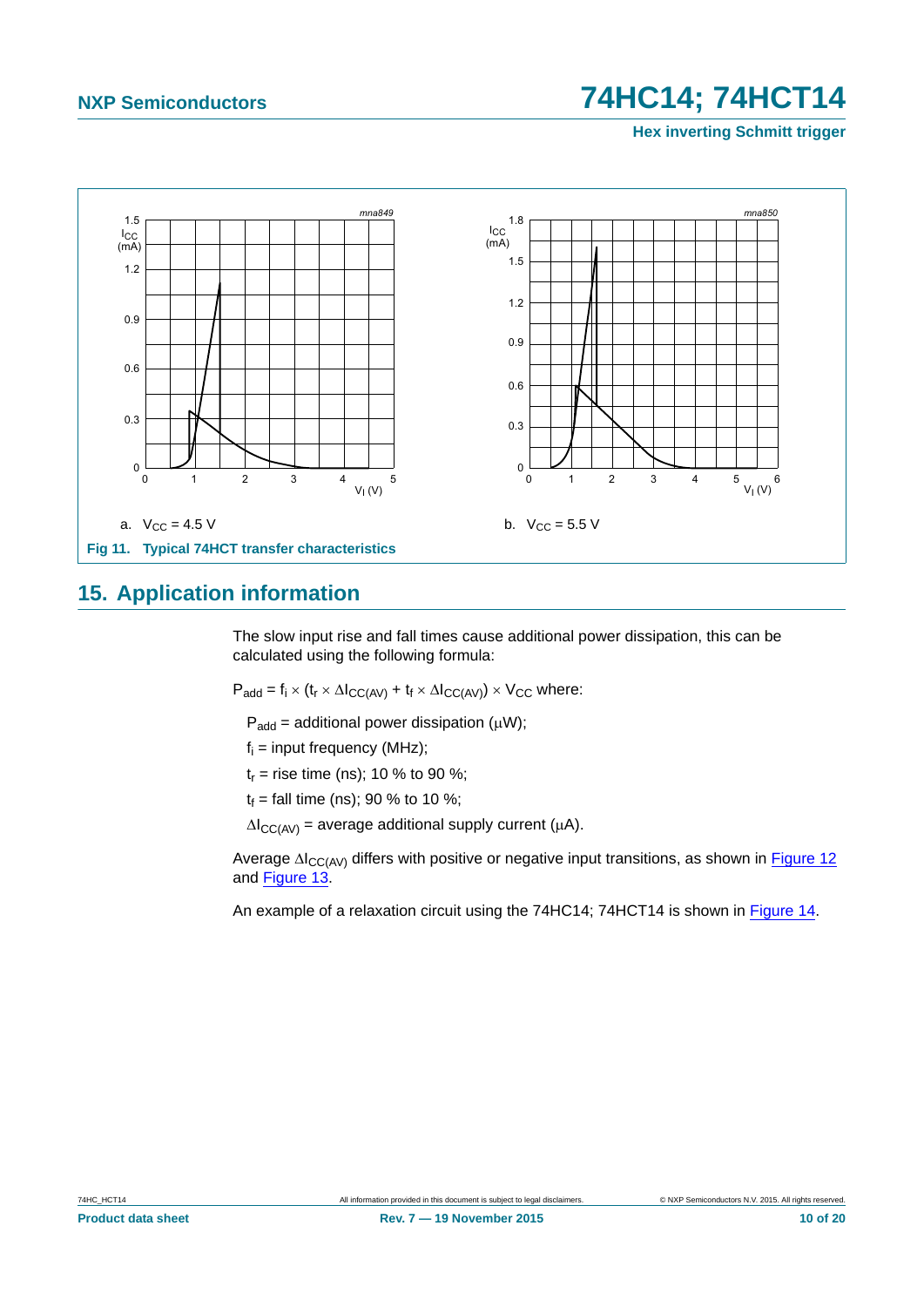**Hex inverting Schmitt trigger**



<span id="page-10-1"></span><span id="page-10-0"></span>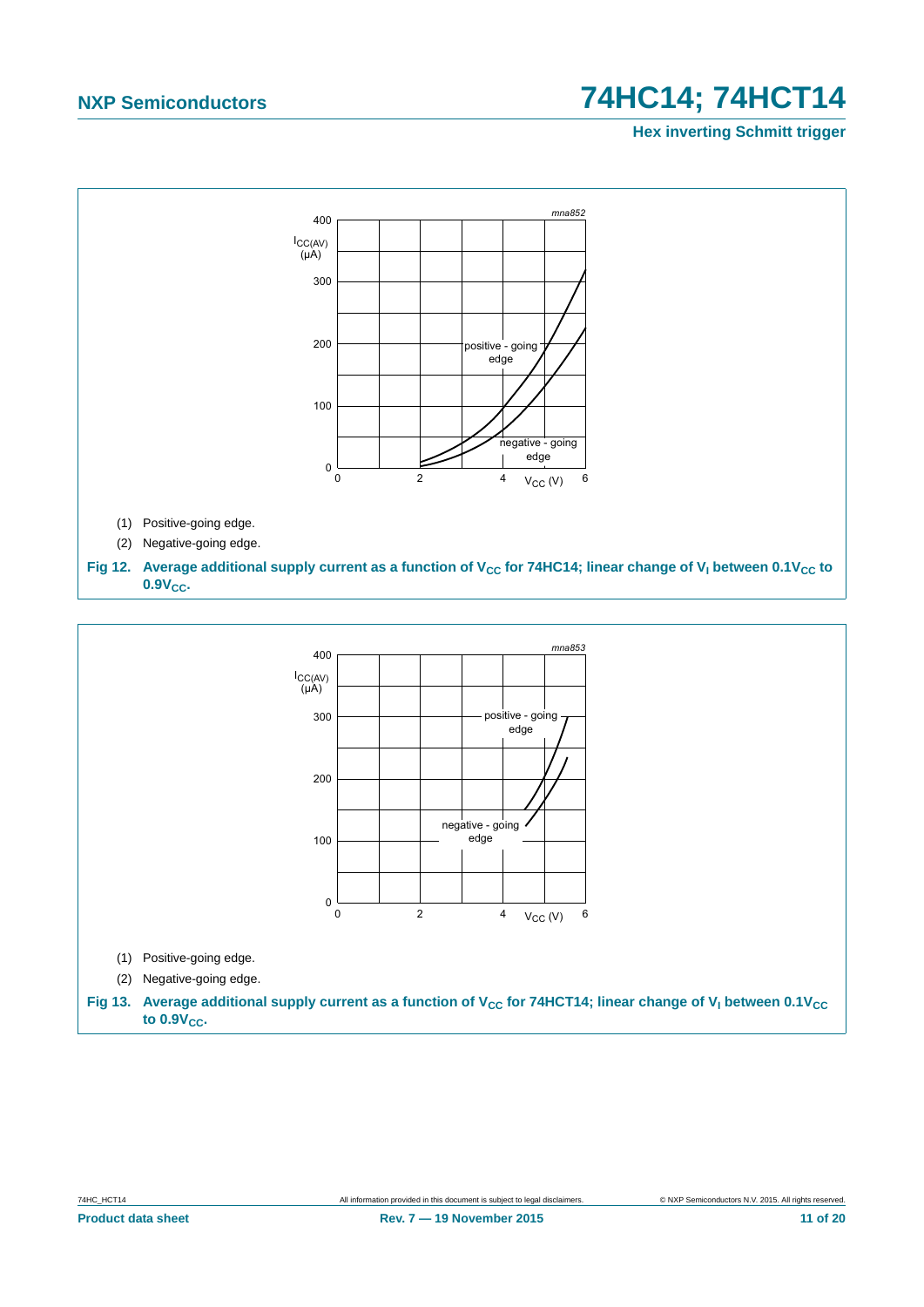### **Hex inverting Schmitt trigger**



<span id="page-11-1"></span><span id="page-11-0"></span>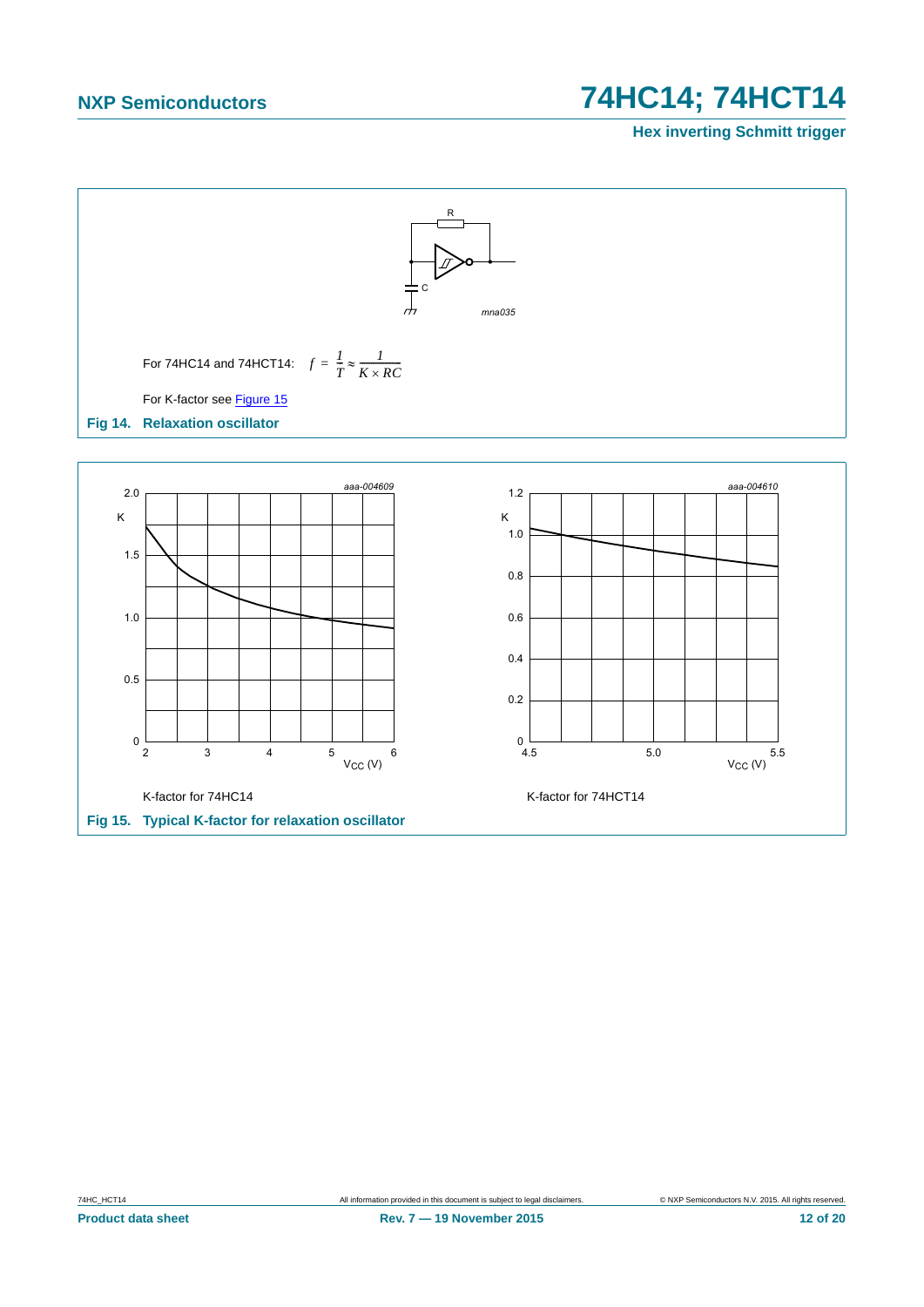74HC14; 74HCT14

**Hex inverting Schmitt trigger** 

# <span id="page-12-0"></span>16. Package outline



### Fig 16. Package outline SOT108-1 (SO14)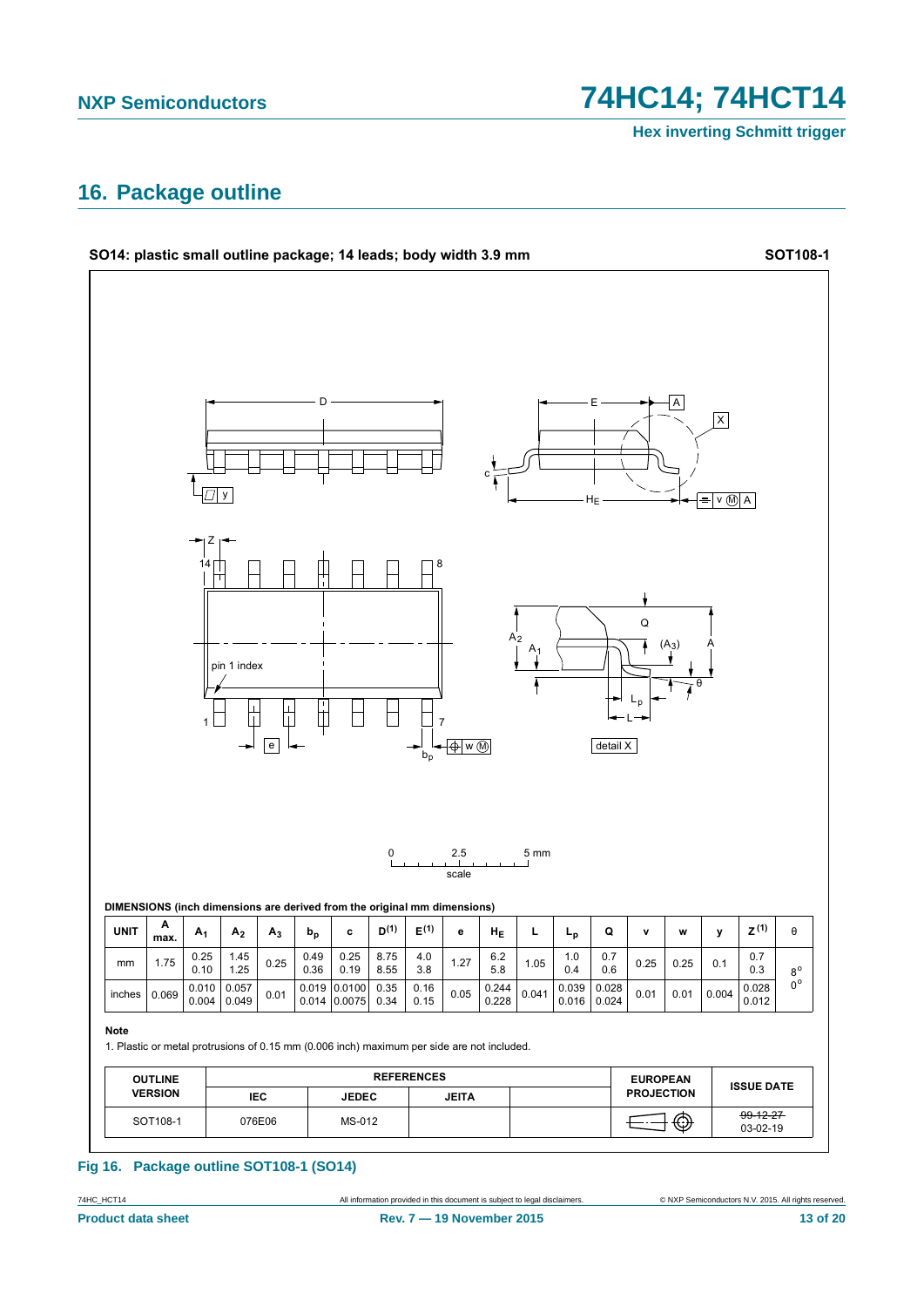

Fig 17. Package outline SOT337-1 (SSOP14)

74HC\_HCT14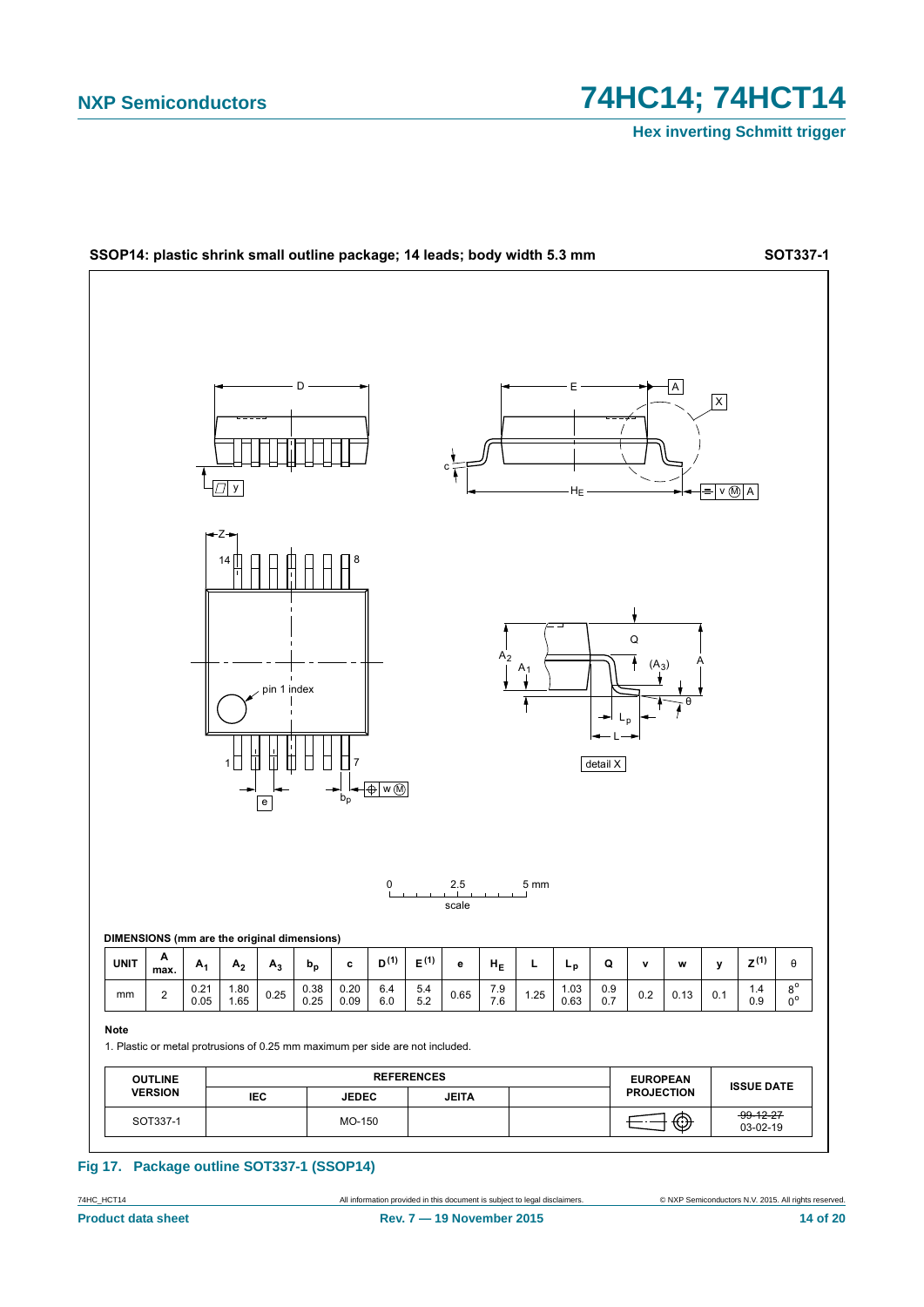

Fig 18. Package outline SOT402-1 (TSSOP14)

74HC\_HCT14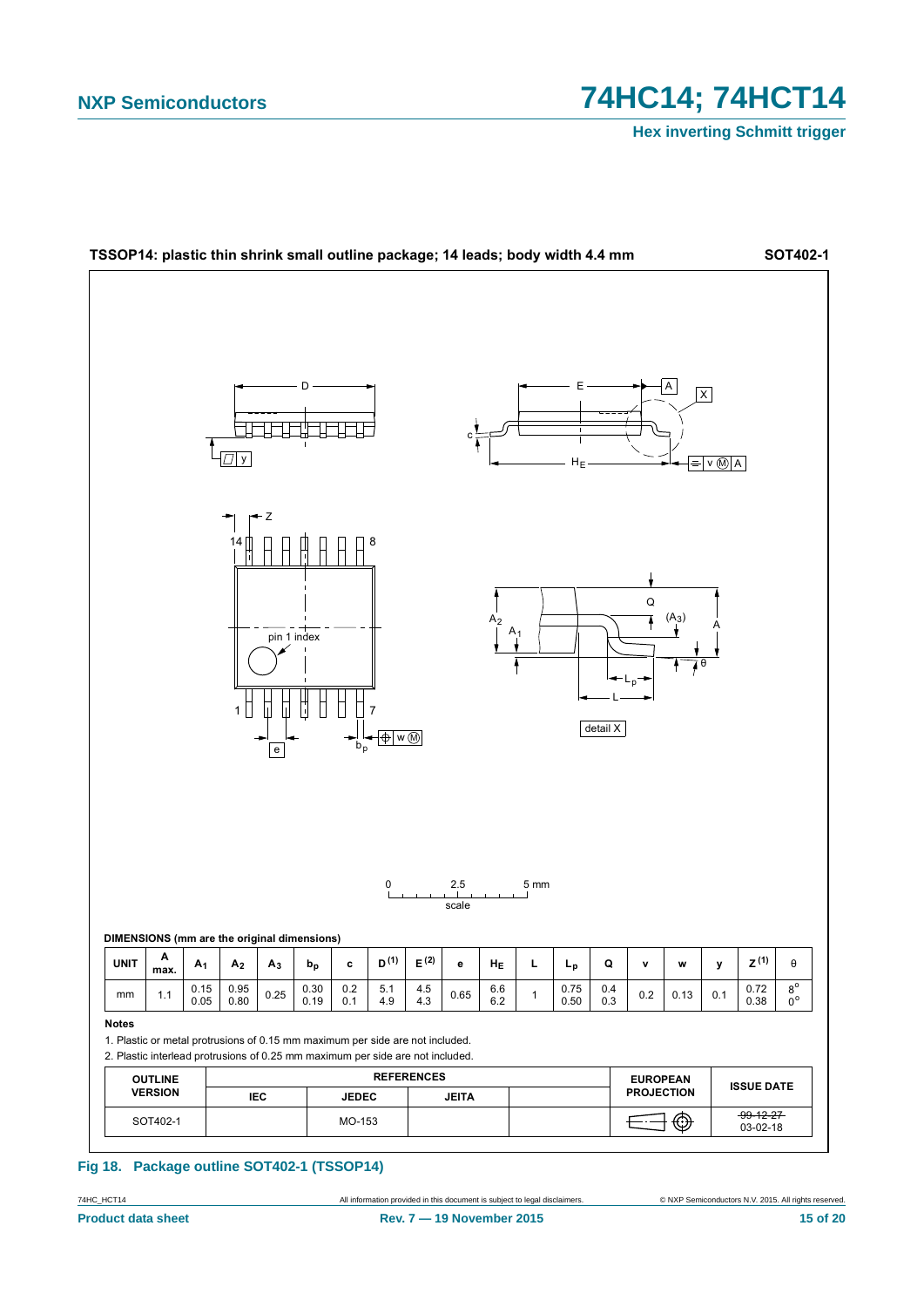**Hex inverting Schmitt trigger**



# DHVQFN14: plastic dual in-line compatible thermal enhanced very thin quad flat package; no leads;

**Fig 19. Package outline SOT762-1 (DHVQFN14)**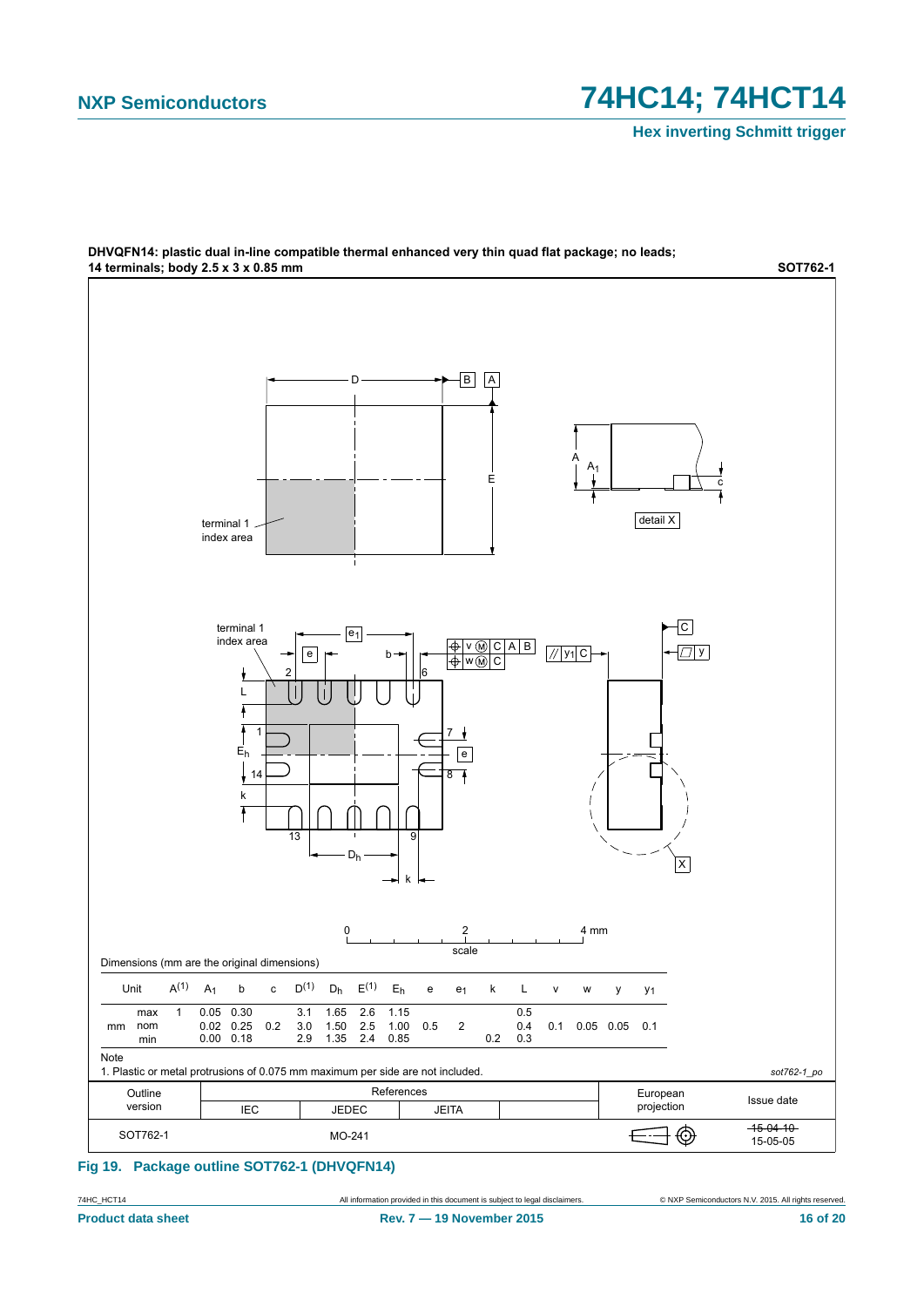# <span id="page-16-0"></span>**17. Abbreviations**

| <b>Table 11. Abbreviations</b> |                                         |  |  |  |  |
|--------------------------------|-----------------------------------------|--|--|--|--|
| Acronym                        | <b>Description</b>                      |  |  |  |  |
| <b>CMOS</b>                    | Complementary Metal-Oxide Semiconductor |  |  |  |  |
| <b>DUT</b>                     | Device Under Test                       |  |  |  |  |
| <b>ESD</b>                     | <b>ElectroStatic Discharge</b>          |  |  |  |  |
| <b>HBM</b>                     | Human Body Model                        |  |  |  |  |
| <b>MM</b>                      | Machine Model                           |  |  |  |  |
| <b>TTL</b>                     | Transistor-Transistor Logic             |  |  |  |  |

# <span id="page-16-1"></span>**18. Revision history**

### **Table 12. Revision history**

| Document ID        | Release date                                         | Data sheet status                                             | <b>Change notice</b> | <b>Supersedes</b>  |
|--------------------|------------------------------------------------------|---------------------------------------------------------------|----------------------|--------------------|
| 74HC HCT14 v.7     | 20151119                                             | Product data sheet                                            |                      | 74HC_HCT14 v.6     |
| Modifications:     | Type numbers 74HC14N and 74HCT14N (SOT27-1) removed. |                                                               |                      |                    |
| 74HC HCT14 v.6     | 20120919                                             | Product data sheet                                            |                      | 74HC HCT14 v.5     |
| Modifications:     |                                                      | Figure 15 added (typical K-factor for relaxation oscillator). |                      |                    |
| 74HC_HCT14 v.5     | 20111219                                             | Product data sheet                                            |                      | 74HC HCT14 v.4     |
| Modifications:     | Legal pages updated.                                 |                                                               |                      |                    |
| 74HC HCT14 v.4     | 20110117                                             | Product data sheet                                            |                      | 74HC HCT14 v.3     |
| 74HC_HCT14 v.3     | 20031030                                             | Product specification                                         |                      | 74HC HCT14 CNV v.2 |
| 74HC_HCT14_CNV v.2 | 19970826                                             | Product specification                                         |                      |                    |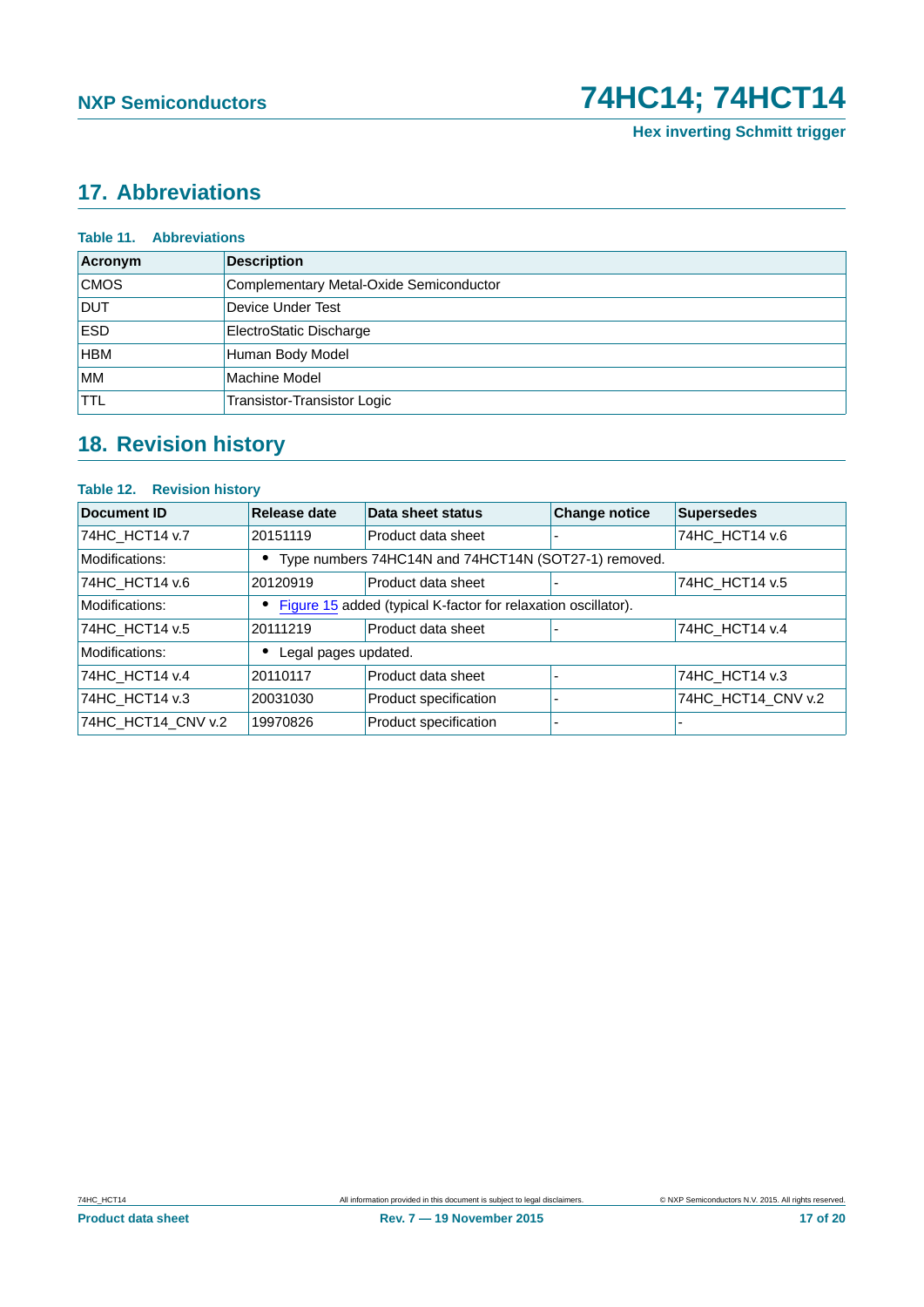## <span id="page-17-3"></span>**19. Legal information**

### <span id="page-17-4"></span>**19.1 Data sheet status**

| Document status[1][2]          | <b>Product status</b> <sup>[3]</sup> | <b>Definition</b>                                                                     |
|--------------------------------|--------------------------------------|---------------------------------------------------------------------------------------|
| Objective [short] data sheet   | Development                          | This document contains data from the objective specification for product development. |
| Preliminary [short] data sheet | Qualification                        | This document contains data from the preliminary specification.                       |
| Product [short] data sheet     | Production                           | This document contains the product specification.                                     |

<span id="page-17-0"></span>[1] Please consult the most recently issued document before initiating or completing a design.

<span id="page-17-1"></span>[2] The term 'short data sheet' is explained in section "Definitions".

<span id="page-17-2"></span>[3] The product status of device(s) described in this document may have changed since this document was published and may differ in case of multiple devices. The latest product status<br>information is available on the Intern

### <span id="page-17-5"></span>**19.2 Definitions**

**Draft —** The document is a draft version only. The content is still under internal review and subject to formal approval, which may result in modifications or additions. NXP Semiconductors does not give any representations or warranties as to the accuracy or completeness of information included herein and shall have no liability for the consequences of use of such information.

**Short data sheet —** A short data sheet is an extract from a full data sheet with the same product type number(s) and title. A short data sheet is intended for quick reference only and should not be relied upon to contain detailed and full information. For detailed and full information see the relevant full data sheet, which is available on request via the local NXP Semiconductors sales office. In case of any inconsistency or conflict with the short data sheet, the full data sheet shall prevail.

**Product specification —** The information and data provided in a Product data sheet shall define the specification of the product as agreed between NXP Semiconductors and its customer, unless NXP Semiconductors and customer have explicitly agreed otherwise in writing. In no event however, shall an agreement be valid in which the NXP Semiconductors product is deemed to offer functions and qualities beyond those described in the Product data sheet.

### <span id="page-17-6"></span>**19.3 Disclaimers**

**Limited warranty and liability —** Information in this document is believed to be accurate and reliable. However, NXP Semiconductors does not give any representations or warranties, expressed or implied, as to the accuracy or completeness of such information and shall have no liability for the consequences of use of such information. NXP Semiconductors takes no responsibility for the content in this document if provided by an information source outside of NXP Semiconductors.

In no event shall NXP Semiconductors be liable for any indirect, incidental, punitive, special or consequential damages (including - without limitation - lost profits, lost savings, business interruption, costs related to the removal or replacement of any products or rework charges) whether or not such damages are based on tort (including negligence), warranty, breach of contract or any other legal theory.

Notwithstanding any damages that customer might incur for any reason whatsoever, NXP Semiconductors' aggregate and cumulative liability towards customer for the products described herein shall be limited in accordance with the *Terms and conditions of commercial sale* of NXP Semiconductors.

**Right to make changes —** NXP Semiconductors reserves the right to make changes to information published in this document, including without limitation specifications and product descriptions, at any time and without notice. This document supersedes and replaces all information supplied prior to the publication hereof.

**Suitability for use —** NXP Semiconductors products are not designed, authorized or warranted to be suitable for use in life support, life-critical or safety-critical systems or equipment, nor in applications where failure or malfunction of an NXP Semiconductors product can reasonably be expected to result in personal injury, death or severe property or environmental damage. NXP Semiconductors and its suppliers accept no liability for inclusion and/or use of NXP Semiconductors products in such equipment or applications and therefore such inclusion and/or use is at the customer's own risk.

**Applications —** Applications that are described herein for any of these products are for illustrative purposes only. NXP Semiconductors makes no representation or warranty that such applications will be suitable for the specified use without further testing or modification.

Customers are responsible for the design and operation of their applications and products using NXP Semiconductors products, and NXP Semiconductors accepts no liability for any assistance with applications or customer product design. It is customer's sole responsibility to determine whether the NXP Semiconductors product is suitable and fit for the customer's applications and products planned, as well as for the planned application and use of customer's third party customer(s). Customers should provide appropriate design and operating safeguards to minimize the risks associated with their applications and products.

NXP Semiconductors does not accept any liability related to any default, damage, costs or problem which is based on any weakness or default in the customer's applications or products, or the application or use by customer's third party customer(s). Customer is responsible for doing all necessary testing for the customer's applications and products using NXP Semiconductors products in order to avoid a default of the applications and the products or of the application or use by customer's third party customer(s). NXP does not accept any liability in this respect.

**Limiting values —** Stress above one or more limiting values (as defined in the Absolute Maximum Ratings System of IEC 60134) will cause permanent damage to the device. Limiting values are stress ratings only and (proper) operation of the device at these or any other conditions above those given in the Recommended operating conditions section (if present) or the Characteristics sections of this document is not warranted. Constant or repeated exposure to limiting values will permanently and irreversibly affect the quality and reliability of the device.

**Terms and conditions of commercial sale —** NXP Semiconductors products are sold subject to the general terms and conditions of commercial sale, as published at<http://www.nxp.com/profile/terms>, unless otherwise agreed in a valid written individual agreement. In case an individual agreement is concluded only the terms and conditions of the respective agreement shall apply. NXP Semiconductors hereby expressly objects to applying the customer's general terms and conditions with regard to the purchase of NXP Semiconductors products by customer.

**No offer to sell or license —** Nothing in this document may be interpreted or construed as an offer to sell products that is open for acceptance or the grant, conveyance or implication of any license under any copyrights, patents or other industrial or intellectual property rights.

74HC\_HCT14 All information provided in this document is subject to legal disclaimers. © NXP Semiconductors N.V. 2015. All rights reserved.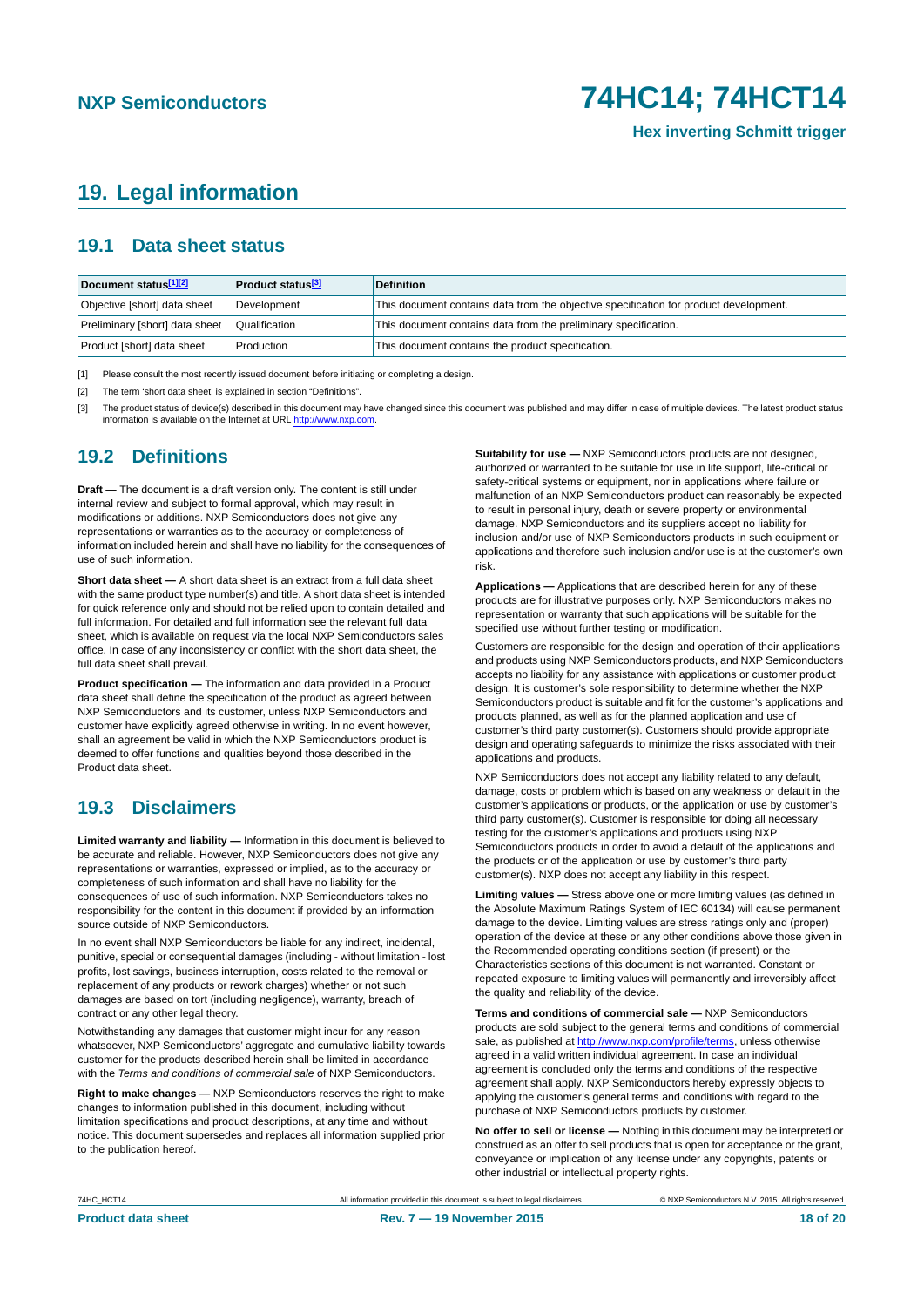### **Hex inverting Schmitt trigger**

**Export control —** This document as well as the item(s) described herein may be subject to export control regulations. Export might require a prior authorization from competent authorities.

**Non-automotive qualified products —** Unless this data sheet expressly states that this specific NXP Semiconductors product is automotive qualified, the product is not suitable for automotive use. It is neither qualified nor tested in accordance with automotive testing or application requirements. NXP Semiconductors accepts no liability for inclusion and/or use of non-automotive qualified products in automotive equipment or applications.

In the event that customer uses the product for design-in and use in automotive applications to automotive specifications and standards, customer (a) shall use the product without NXP Semiconductors' warranty of the product for such automotive applications, use and specifications, and (b) whenever customer uses the product for automotive applications beyond

NXP Semiconductors' specifications such use shall be solely at customer's own risk, and (c) customer fully indemnifies NXP Semiconductors for any liability, damages or failed product claims resulting from customer design and use of the product for automotive applications beyond NXP Semiconductors' standard warranty and NXP Semiconductors' product specifications.

**Translations —** A non-English (translated) version of a document is for reference only. The English version shall prevail in case of any discrepancy between the translated and English versions.

### <span id="page-18-0"></span>**19.4 Trademarks**

Notice: All referenced brands, product names, service names and trademarks are the property of their respective owners.

# <span id="page-18-1"></span>**20. Contact information**

For more information, please visit: **http://www.nxp.com**

For sales office addresses, please send an email to: **salesaddresses@nxp.com**